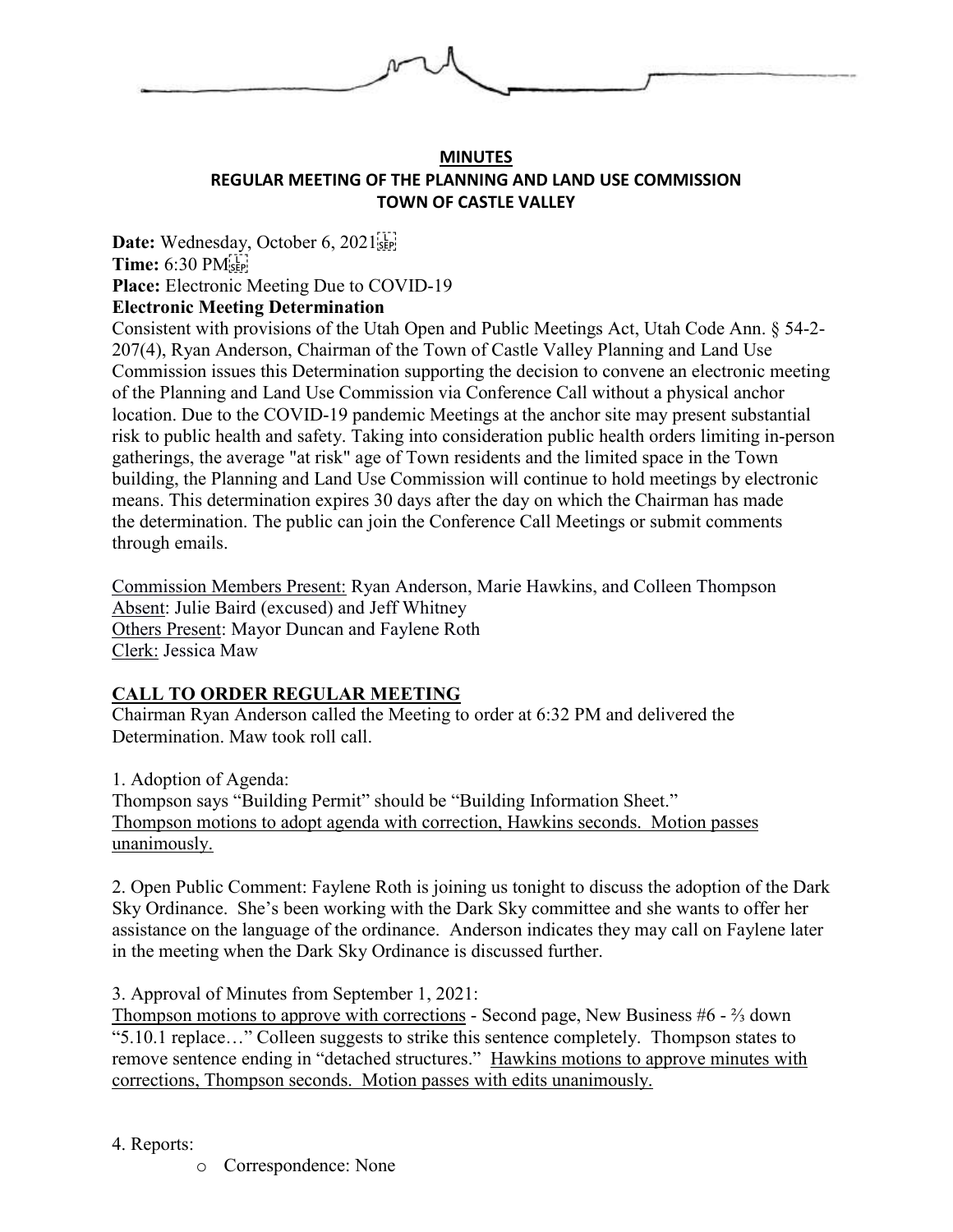- $\circ$  Town Council Meeting(s) Thompson gives report for 9.15.21 Town Council meeting.
- o Building Permit Agent Report Thompson gives report. Discusses questions about Demolition permit process from Castle Valley as well as the county.
	- Permit Activity
	- Updates on Recent Applications

## **NEW BUSINESS**

5. Discussion and Possible Action re: Dark Sky Ordinance: Jocelyn states current lighting ordinance is pretty good, but in order to qualify with IDA, the town needs to update ordinance. There were things IDA recommended get updated. We took their suggestions when updating our ordinance. Town commitment will be how the town shows we're abiding by ordinance. Residential new builds – need to clarify how building permit process works. Commercial requirements - we don't have commercial, but if we did they'd need to abide. Faylene states the color coding throughout the proposed language is the minimum requirements. IDA has a model ordinance that were referenced, and committee looked at what other communities are doing.

Ryan asks - considering parking lot lighting, although it's not commercial, what about automatic lights e.g. church parking lot? Faylene says this is addressed under Town Commitment, which discusses curfews, pole heights, and things like that

Marie asks did we pull this language from someone else's or from scratch. Faylene says we started out with examples from other communities and worked from there. Looked at Torrey, another small community near national parks, as well as other small communities in Colorado and Utah.

Ryan asks do we have two years to be compliant? Have communities found ways to mitigate ambient light coming from home, such as blinds or shades? Faylene - didn't see any examples. One thing we talked about was we could possibly have fundraisers, then offer financial assistance for people who want to bring their lighting into compliance. Ryan asks for enterprises outside of Town boundaries that have light trespass, do they then fall under county regulations if their outside Castle Valley boundaries. Jocelyn says we have no jurisdiction over these places. County may be working on Dark Sky certification, Moab is currently working on it. Colleen and Faylene state the county is already certified. We may decide on the amount of time to become compliant. We do already require all outdoor lighting to be fully shielded in our current ordinance. We're already ahead of other communities with more light pollution. Ryan asks if anybody spoke with someone from Torrey about their process and if they got pushback from the community. Jocelyn traded emails with person in Torrey who took the lead, but not about that specifically. Ryan asks about feedback so far from our community. Faylene not from the community, Colleen is trying to educate people while they are seeking a building permit. Colleen has told applicants very early on what is already in our ordinance, and what will be changing with the new Dark Sky ordinance. Some communities require compliance in 6 months; we didn't want to be that fast, so we went with 2 years. We adopted language regarding lumens and exception, such as troubles with livestock. Everybody she has talked to has been supportive.

Ryan asks if section VII - Violations the same as existing or have there been changes. Colleen says sections C and D are from 1991. Faylene states that section just followed the model ordinance that IDA used otherwise. Section O was also added.

Colleen points out light should not be directly viewed from other properties. If you're uphill, people below shouldn't be able to see your lights directly.

No action taken tonight other than review of current draft. Next IDA designation committee we could attend is in February. Jocelyn would like everything done before January to get it to them ahead of the deadline. Ryan thinks we can shoot for getting it done before the holidays. Hawkins